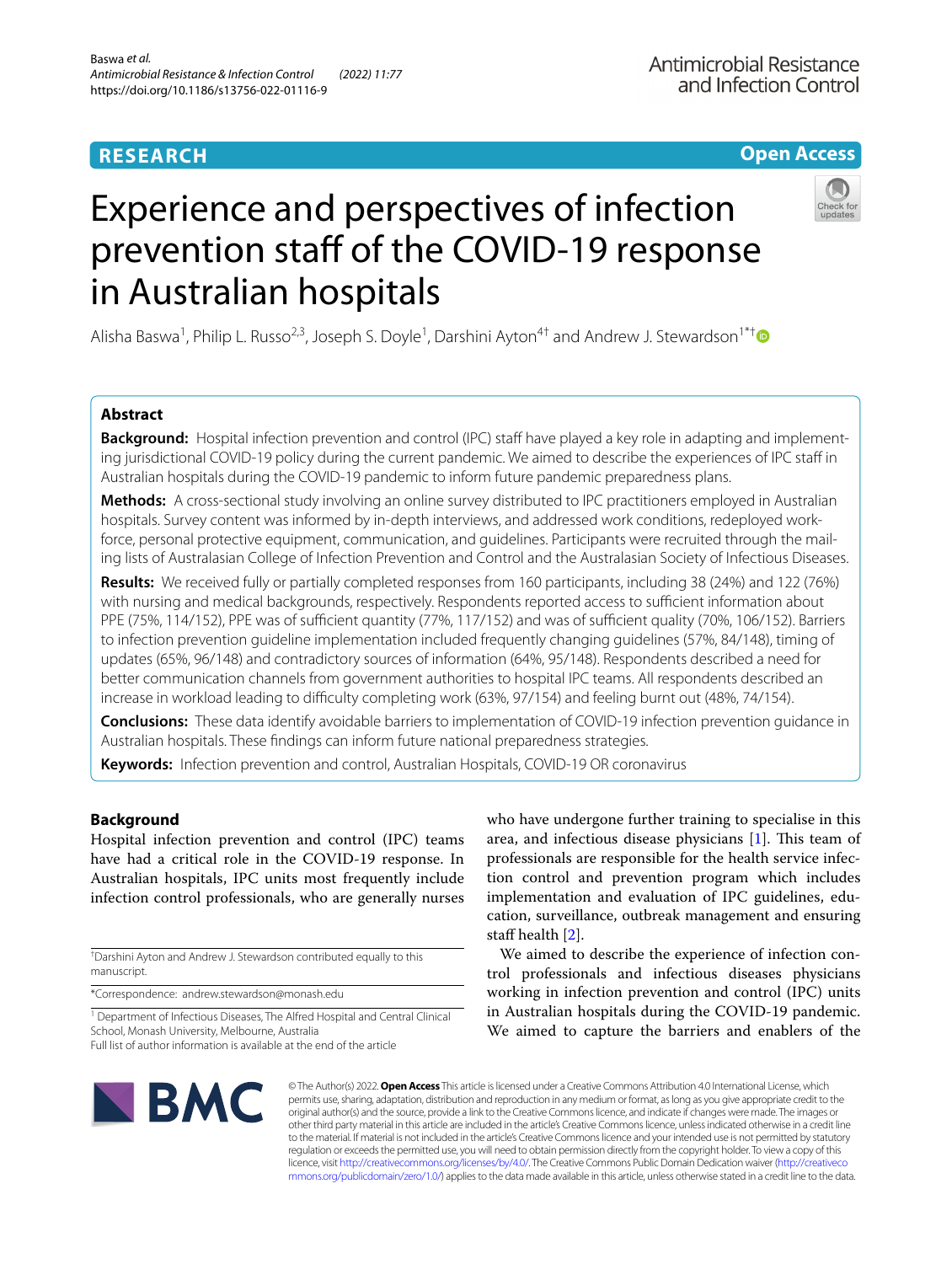response to the pandemic and develop recommendations that inform an ideal response in the future.

# **Methods**

We conducted an online cross-sectional survey of staff working in IPC teams in Australian hospitals.

# **Setting**

Australia is a federation of eight jurisdictions: six states and two territories. Inpatient healthcare is provided by public and private hospitals. During the COVID-19 pandemic, national infection prevention guidance related to COVID-19 was developed by the Infection Control Expert Group (ICEG), but hospital infection prevent teams (particularly public hospitals) generally refer to guidelines and directions from their own jurisdiction.

#### **Survey development**

To inform the development of the survey, we conducted a literature review focussing on implementation of infection control policy in the context of an epidemic and performed semi-structured interviews with four infection control professionals from one hospital about their experiences of IPC during COVID-19. The main topic areas identifed were; workload, workforce (redeployment of staff into IPC roles), personal protective equipment, communication, guidelines, education and training and outbreak response. We use the term 'guideline' to refer any written document that provides instruction about how infection prevention and control activities must or should be conducted within a hospital. This encompasses both recommendations and legally binding directives.

The survey was built using the electronic survey tool Qualtrics (Qualtrics, Provo, USA). It contained 8 domains with a total of 40 questions (Additional file  $1$ ). The majority of questions were in matrix format. All questions were mandatory with an option of 'I don't know' or 'Not applicable'. The survey was piloted by members of the research team and an external infection control professional.

We conducted this survey in accordance with the CHERRIES checklist [[3\]](#page-7-2).

# **Recruitment**

Participants were recruited through electronic mailing lists of the relevant professional societies; the Australasian College of Infection Prevention and Control (ACIPC) on the 10 August 2020 and Australasian Society of Infectious Diseases (ASID) on the 11 August 2020. Reminder emails were sent to both groups two weeks after the initial email to increase survey uptake. The survey was then closed on the 12 September 2020. At the time, both ACIPC and ASID had more than 1000 members, but we are unable to identify the total number of

unique eligible individuals who were contacted: some individuals will be members of both societies and not all members would be eligible (in particular because not all will be involved in infection prevention in Australian hospitals).

# **Data analysis**

The survey was analysed using Stata version 16 (Statacorp, USA) for descriptive statistics and the free text responses were analysed using content analysis in Microsoft Excel (Version 16.40, 2019 Microsoft Corporation, USA).

# **Ethics**

Approval was granted by the Alfred Health Human Research Ethics Committee and was registered with the Monash University Human Research Ethics Committee.

# **Results**

We received 160 responses; 146 complete, 14 incomplete. Respondent characteristics are presented in Table [1](#page-2-0). Respondents were predominantly infection control professionals (126/160, 76%), with greater than six years infection prevention experience (110/160, 69%) who were in a leadership role  $(116/160, 73%)$ . The majority worked primarily in public metropolitan hospitals within IPC teams containing less than three full time equivalents. We received responses from all states and territories except the Australian Capital Territory, with Victoria and New South Wales being most frequently represented. 34/160 (21%) respondents described having experienced a COVID-19 outbreak in their hospital.

The survey covered the key domains of personal protective equipment (PPE), guidelines, communication, redeployment, training and personal experience.

# **Personal protective equipment**

In general, respondents either 'agreed' or 'strongly agreed' that they had sufficient information regarding PPE (123/152, 81%), and that PPE was available in both sufficient quantity  $(117/152, 77%)$  and quality  $(106/152,$ 70%) (Fig. [1](#page-3-0)). There was, however, general agreement that the provision of multiple diferent brands and models of PPE was the source of concern (Fig. [1\)](#page-3-0).

## **Guidelines**

More than half of respondents agreed or strongly agreed that government guidelines were supported by scientifc evidence, they increased the acceptability of local guidelines, they were sufficiently detailed and were clear and unambiguous (Fig. [2\)](#page-3-1).

In contrast to general support for the *content* of government guidelines, respondents agreed with a number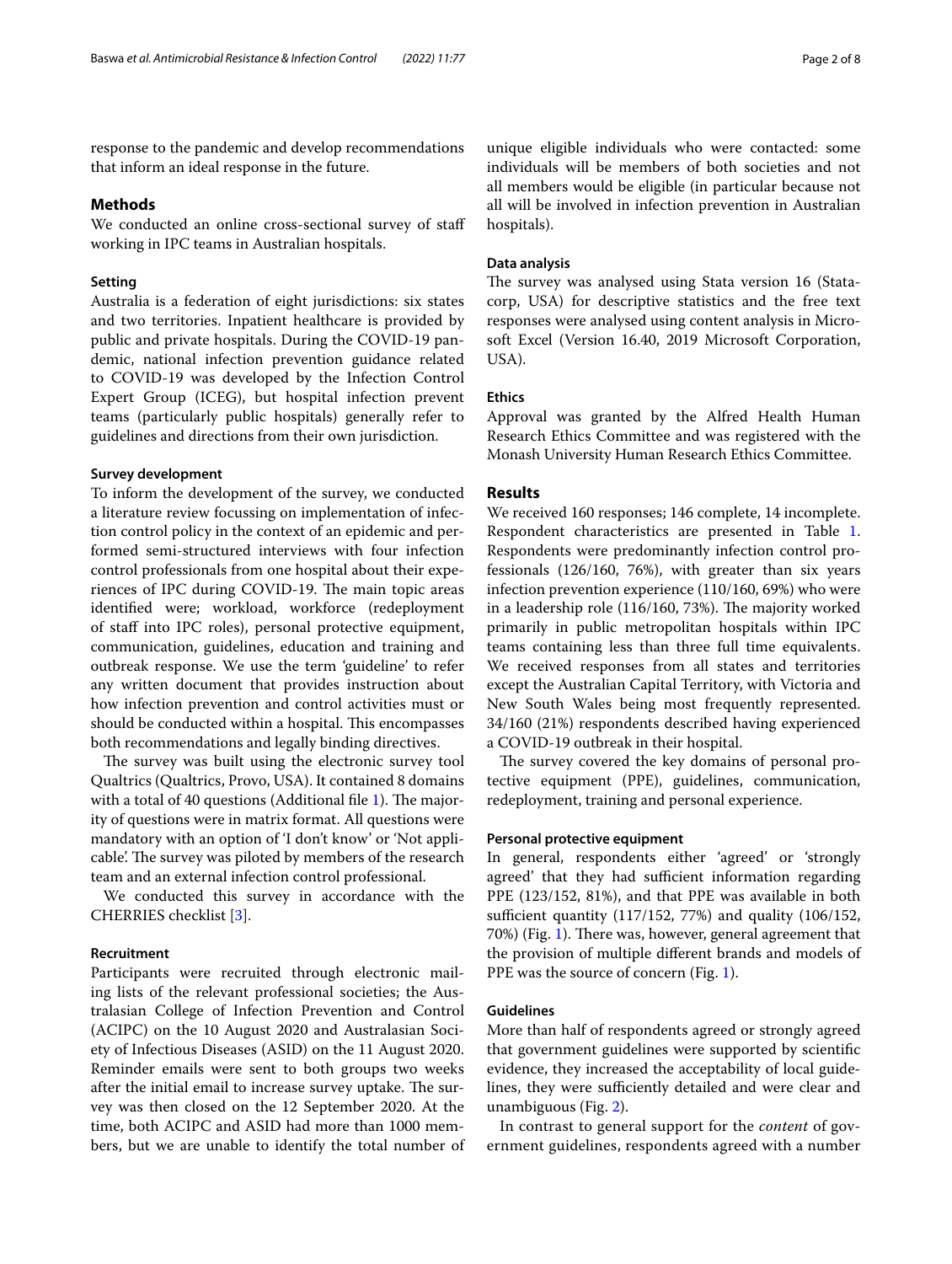# <span id="page-2-0"></span>**Table 1** Demographics of participants

|                                                                               | n              | $\%$           |
|-------------------------------------------------------------------------------|----------------|----------------|
| Profession                                                                    |                |                |
| Physician                                                                     | 36             | 23             |
| Physician trainee                                                             | $\overline{2}$ | $\overline{1}$ |
| Infection control professional                                                | 122            | 76             |
| Years worked in infection prevention                                          |                |                |
| $<$ 1 year                                                                    | 7              | $\overline{4}$ |
| $1 - 5$                                                                       | 43             | 27             |
| 6-10 years                                                                    | 43             | 27             |
| $11-15$ years                                                                 | 30             | 19             |
| 16 years or more                                                              | 37             | 23             |
| Leadership role                                                               |                |                |
| Yes                                                                           | 116            | 73             |
| Full time equivalent (FTE) infection prevention staff                         |                |                |
| $<1\,$                                                                        | 37             | 23             |
| 1 or 2                                                                        | 55             | 34             |
| 3 or 4                                                                        | 32             | 20             |
| $\geq 5$                                                                      | 29             | $18\,$         |
| Missing                                                                       | 7              | $\overline{4}$ |
| The hospital I primarily work in is located in the following area             |                |                |
| Metropolitan                                                                  | 98             | 61             |
| Regional                                                                      | 32             | 20             |
| Rural                                                                         | 30             | 19             |
| The hospital I primarily work in is                                           |                |                |
| Public                                                                        | 124            | $78\,$         |
| Private                                                                       | 32             | $20\,$         |
| I spend an equal time in both private and public hospitals                    | 4              | $\mathbf{3}$   |
| The hospital I primarily work in is located in the following state/territory  |                |                |
| VIC                                                                           | 55             | 34             |
| <b>NSW</b>                                                                    | 53             | 33             |
| QLD                                                                           | 17             | 11             |
| $\mathsf{NT}$                                                                 | $\overline{4}$ | $\mathsf{3}$   |
| <b>WA</b>                                                                     | 19             | 12             |
| SA                                                                            | 6              | $\overline{4}$ |
| <b>TAS</b>                                                                    | 6              | $\overline{4}$ |
| Approximate number of beds at hospital                                        |                |                |
| $<\!200$                                                                      | 59             | $37\,$         |
| 200-400                                                                       | 41             | 26             |
| >400                                                                          | 60             | 38             |
| Approximately number of confirmed COVID-19 inpatients treated at the hospital |                |                |
| 0                                                                             | 51             | 32             |
| $1 - 10$                                                                      | 42             | 26             |
| $11 - 25$                                                                     | 20             | 13             |
| $>25$                                                                         | 43             | 27             |
| I don't know                                                                  | $\overline{4}$ | $\mathbf{3}$   |
| Outbreaks or clusters at the hospital                                         |                |                |
| Yes                                                                           | 34             | 21             |
| $\rm No$                                                                      | 110            | 69             |
| I don't know                                                                  | $\overline{2}$ | $\overline{1}$ |
| Missing                                                                       | 14             | $\overline{9}$ |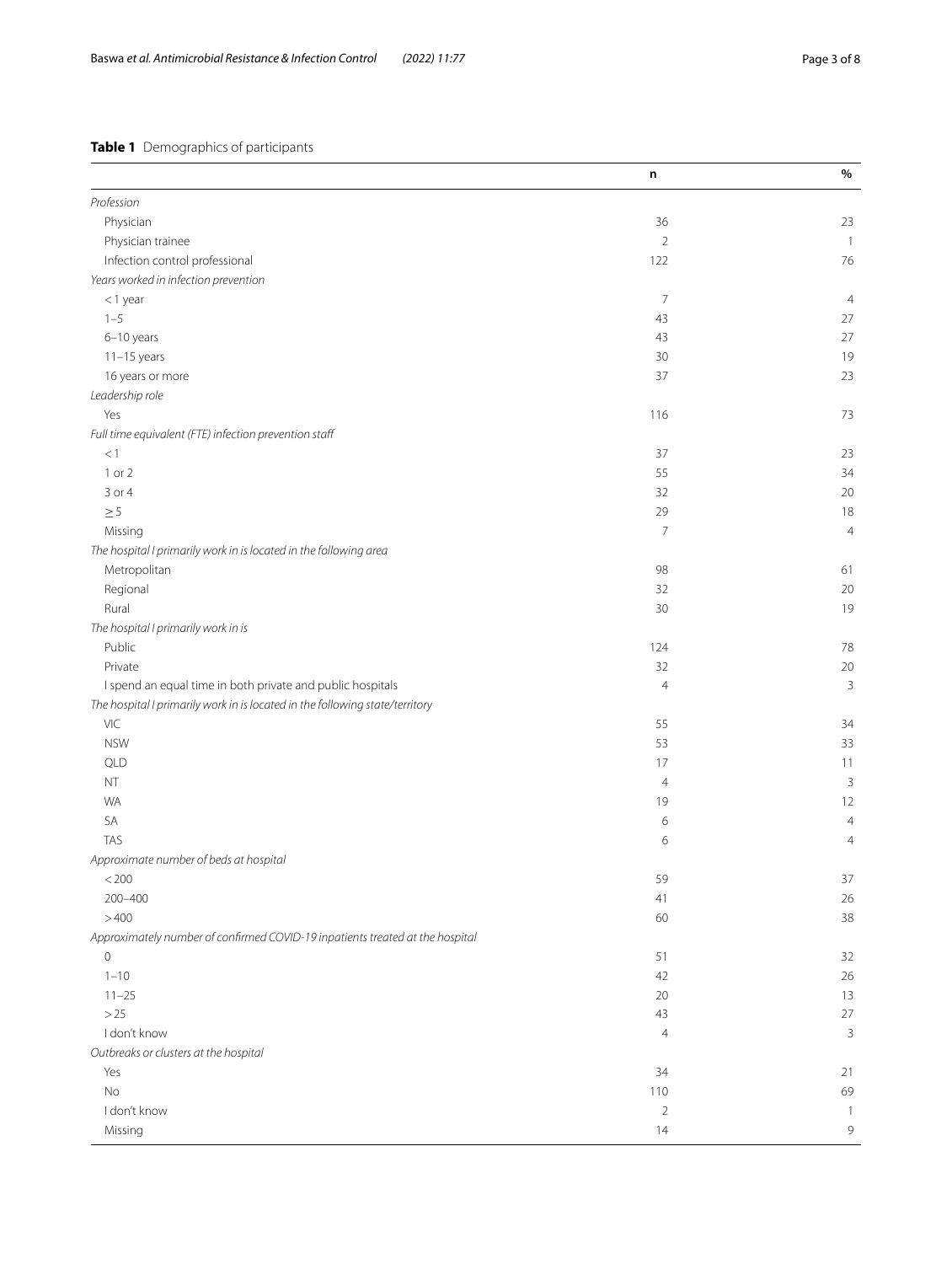

<span id="page-3-0"></span>

<span id="page-3-1"></span>

<span id="page-3-2"></span>of barriers to their implementation (Fig. [3\)](#page-3-2). Among such barriers were the high frequency of guideline modifcation (84/148, 57%), the release of guideline updates late at night or before the weekend (96/148,

65%), and contradictory information from professional societies (95/148, 64%), other hospitals (59/148, 40%), news media (73/148, 49%), and social media (81/148 55%) (Fig. [3\)](#page-3-2).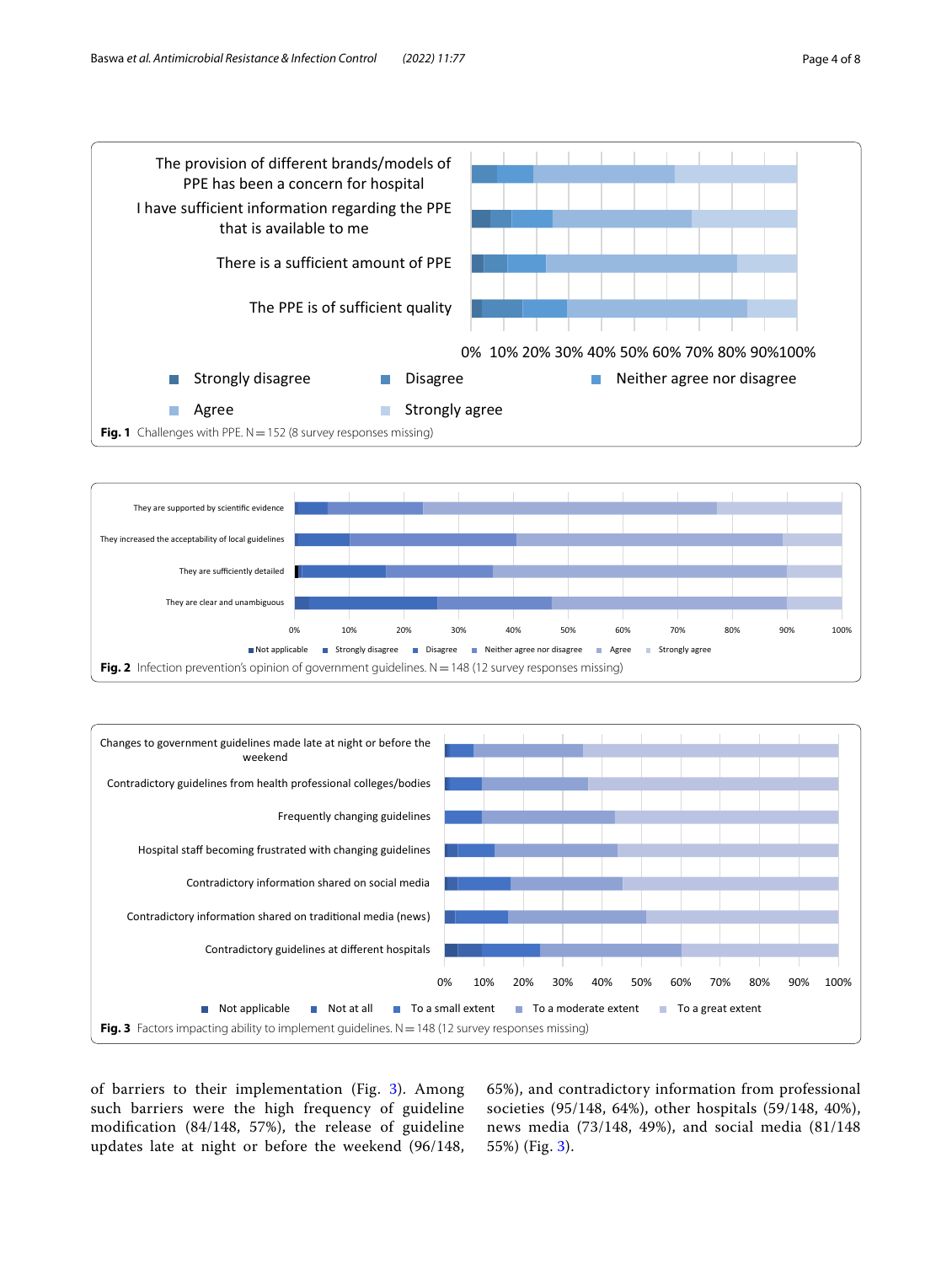

# <span id="page-4-0"></span>**Communication**

The four stakeholder groups identified were government, hospital executive, hospital IPC and hospital staff. The channels that infection prevention thought that had an excellent fow of information was within the IPC team and IPC to hospital executive. The communication channel that infection prevention thought was the worst was the government to IPC (Fig. [4\)](#page-4-0).

# **Redeployment**

Ninety-two respondents indicated that redeployment occurred at their hospital. The respondents identified written standard operating procedures, formal training, and competency with computing skills as being more important for successful redeployment of the IPC team than pre-existing IPC knowledge (Fig. [5](#page-4-1)).

# **Personal experience**

The greatest concern for respondents was an outbreak occurring at the hospital they worked in and least concerned about acquiring COVID-19 themselves (Fig. [6](#page-5-0)). All respondents reported an increase in workload (Fig. [7](#page-5-1)). The majority of respondents found that the increased workload prevented from completing work (97/154 63%) and difficulty in completing routine infection prevention work  $(86/154 56%)$ . This then led to feelings of burn out to a great extent in respondents (74/154 48%).

# **Discussion**

This is the first Australian study to explore the experience of IPC teams in response to the COVID-19 pandemic. Hospital infection control policies are part of a system of integrated policies and practices that aims to control disease transmission, as was seen in the response to COVID-19 in many countries.  $[4-6]$  $[4-6]$  This study identifed through interviews and surveys key components of

<span id="page-4-1"></span>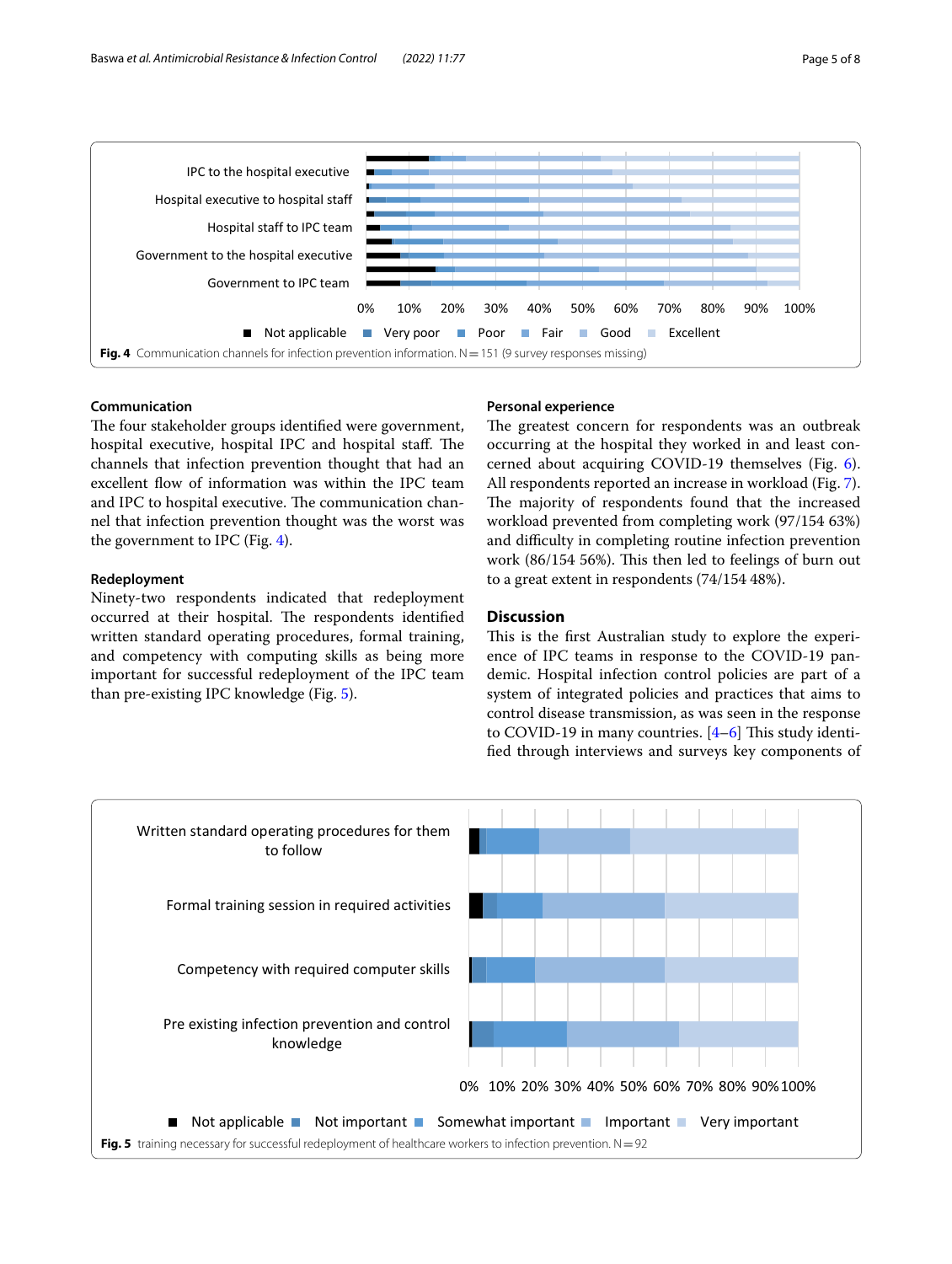

<span id="page-5-0"></span>

<span id="page-5-2"></span><span id="page-5-1"></span>**Box 1** Summary of key recommendations

| <b>Domain</b>           | Recommendation(s)                                                                                                                                                          |  |
|-------------------------|----------------------------------------------------------------------------------------------------------------------------------------------------------------------------|--|
| Guidelines              | One source of information through collaboration with colleges and professional societies<br>Government quidelines released with enough time to implement                   |  |
| Staffing and deployment | Increase baseline staffing<br>Process for selecting appropriate staff e.g. IT skills<br>Processes for training redeployed staff e.g. written standard operating procedures |  |
| Communication methods   | A clear well understood strategy for communication from government to infection prevention teams                                                                           |  |
| PPE                     | Ensure standardised PPE are part of stockpile                                                                                                                              |  |

*IT* information technology, *PPE* personal protective equipment

infection control implementation strategies that could be improved upon for future outbreaks, with a focus on the themes of PPE, guidelines, communication and redeployment strategies. We have synthesised the fndings of this survey into a series of recommendations (Box [1\)](#page-5-2).

News outlets within Australia regularly commented that healthcare workers have inadequate access to PPE [[7\]](#page-7-5). This is consistent with surveys of frontline healthcare workers in other countries [[8,](#page-7-6) [9\]](#page-7-7). In contrast, our data suggests that hospital infection control teams believed that their hospitals had access to sufficient quantity and quality of PPE. This discrepancy may, to a large extent, be explained by the fact that while sufficient PPE was generally available in Australian hospitals to implement the guidelines as they were written (i.e. a reliance on surgical masks for care of COVID-19), there were prominent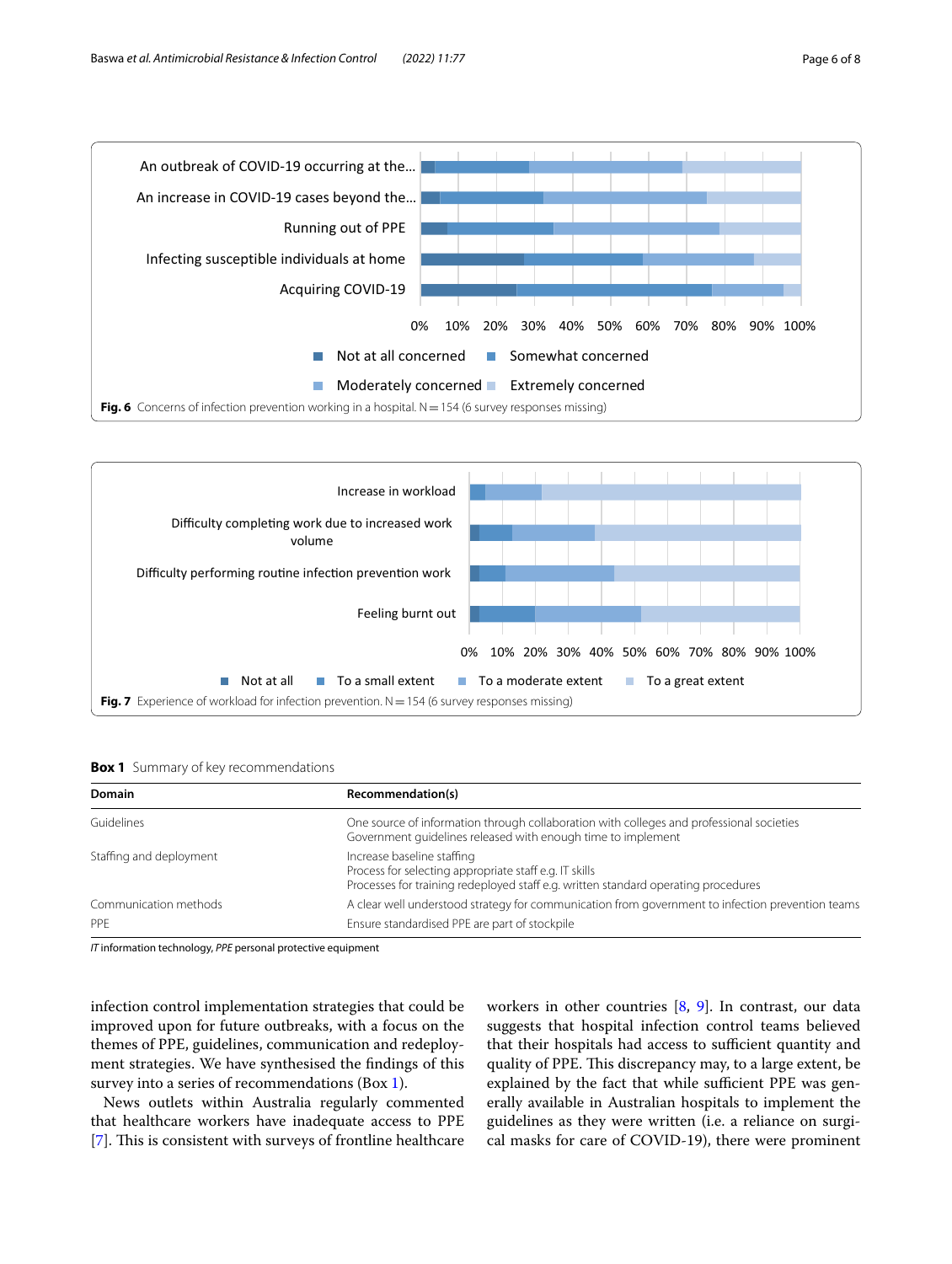calls for increasing use of P2/N95 respirators by frontline healthcare workers [[10\]](#page-7-8). A fnding that was not reported during previous epidemics was that the provision of different brands and/or models of PPE caused concern in hospital staff. This emphasises how limiting the amount of changes within the constantly shifting environment of a pandemic can lessen concern for hospital staf.

Previous studies identified that a lack of adequate implementation of guidelines, constant guideline changes and alternative sources of information were challenges associated with guidelines  $[11-13]$  $[11-13]$  $[11-13]$ . We found that despite these learnings from previous epidemics, Australian hospitals continue to face similar challenges. In addition to this, our study identified that updates to government guidelines published out of hours when there were fewer IPC staff to adapt their own internal hospital guideline was also a barrier to implementation.

We explored the perceived quality of communication between four stakeholder groups involved with the COVID-19 infection prevention in hospitals: government, hospital executive, hospital IPC teams and hospital staff. While there was good communication within IPC teams and from IPC teams to hospital executive there was a perceived poor quality of communication from government to hospital executive and IPC teams. Lack of feedback routes from healthcare workers to policymakers was previously identified as an issue in the public inquiry conducted by Canada into the SARS epidemic [[14](#page-7-11)].

This study identified that written standard operating procedures were the most useful tool for successful redeployment. So far there are no studies investigating the effect of redeployment during COVID-19. We also identified that respondents to this survey were more concerned about an outbreak occurring at their hospital rather than acquiring COVID-19 themselves. This could be because the respondents of the survey were within working age range and the majority of deaths within Australia have been reported in those 70 years old and above [[15\]](#page-7-12).

Given that this cohort will continue to be an integral part of the COVID-19 response, and responses to future pandemics, we suggest that these data should be used to inform future pandemic planning. This survey has national representation from different jurisdictions and types of hospitals. This study was conducted during the pandemic ensuring that there was no recency bias. Notwithstanding the uniqueness, this project has several limitations. First, is the small sample size relative to the total number of potentially eligible individuals, which renders the results vulnerable to selection bias. The participation rate may be explained

by the fact that this survey was conducted during the pandemic, when IPC staff were time poor and might not have been available to complete the survey. Finally, these results—by design—only represent the perspective of IPC staff. Within the COVID-19 response there are many different stakeholders involved from frontline healthcare workers to operational managers within the hospital. While the recommendations expressed in these results might help IPC staff it might not be feasible to achieve due to constraints within different areas of the hospital.

# **Conclusion**

With this study, we have aimed to ensure that the lessons learnt during the course of the COVID-19 pandemic are not forgotten, but that they are instead leveraged for the beneft of our future pandemic preparedness.

#### **Abbreviations**

ACIPC: Australasian Collection for Infection Prevention and Control; ASID: Australasian Society for Infectious Diseases; ICEG: Infection control expert group; IPC: Infection prevention and control; PPE: Personal protective equipment.

# **Supplementary Information**

The online version contains supplementary material available at [https://doi.](https://doi.org/10.1186/s13756-022-01116-9) [org/10.1186/s13756-022-01116-9](https://doi.org/10.1186/s13756-022-01116-9).

<span id="page-6-0"></span>**Additional fle 1.** Exploring the experience and perspectives of infection preventionin managing COVID-19 to inform future pandemic planning.

#### **Author contributions**

All authors conceived and contributed to the design the project, including development of the survey tool. AB and DA performed the qualitative interviews that informed the development of the survey tool. AB performed data analysis and wrote the frst draft of the manuscript. All authors read and approved the fnal manuscript.

#### **Funding**

No dedicated funding for this project. AS and PLR are supported by Early Career Fellowships (GNT1141398 and GNT1156312). The funding body played no role in study design, in data collection, analysis, and interpretation, or in writing the manuscript.

#### **Availability of data and materials**

All data generated or analysed during this study are included in this published article [and its Additional fle [1\]](#page-6-0).

# **Declarations**

#### **Ethics approval and consent to participate**

Approval was granted by the Alfred Health Human Research Ethics Committee and was registered with the Monash University Human Research Ethics **Committee** 

#### **Consent for publication**

Not applicable.

#### **Competing interests**

The authors declare that they have no competing interests.